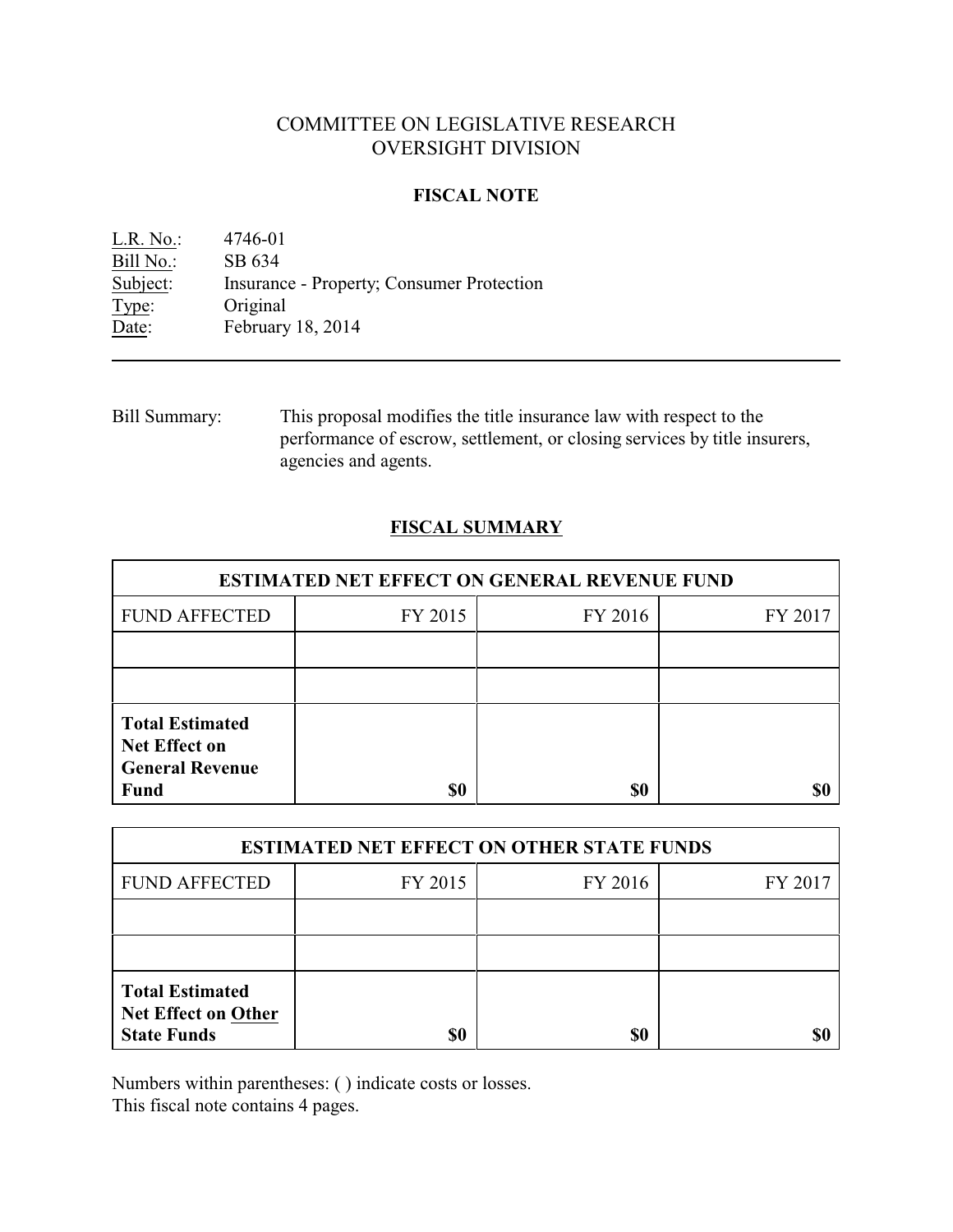L.R. No. 4746-01 Bill No. SB 634 Page 2 of 4 February 18, 2014

| <b>ESTIMATED NET EFFECT ON FEDERAL FUNDS</b>                        |         |         |         |  |
|---------------------------------------------------------------------|---------|---------|---------|--|
| <b>FUND AFFECTED</b>                                                | FY 2015 | FY 2016 | FY 2017 |  |
|                                                                     |         |         |         |  |
|                                                                     |         |         |         |  |
| <b>Total Estimated</b><br>Net Effect on All<br><b>Federal Funds</b> | \$0     | \$0     |         |  |

| <b>ESTIMATED NET EFFECT ON FULL TIME EQUIVALENT (FTE)</b>    |         |         |         |  |
|--------------------------------------------------------------|---------|---------|---------|--|
| <b>FUND AFFECTED</b>                                         | FY 2015 | FY 2016 | FY 2017 |  |
|                                                              |         |         |         |  |
|                                                              |         |         |         |  |
| <b>Total Estimated</b><br><b>Net Effect on</b><br><b>FTE</b> |         |         |         |  |

 $\Box$  Estimated Total Net Effect on All funds expected to exceed \$100,000 savings or (cost).

 $\Box$  Estimated Net Effect on General Revenue Fund expected to exceed \$100,000 (cost).

| <b>ESTIMATED NET EFFECT ON LOCAL FUNDS</b> |         |         |       |  |
|--------------------------------------------|---------|---------|-------|--|
| FUND AFFECTED                              | FY 2015 | FY 2016 | FY 20 |  |
| <b>Local Government</b>                    | \$0     | \$0     | \$(   |  |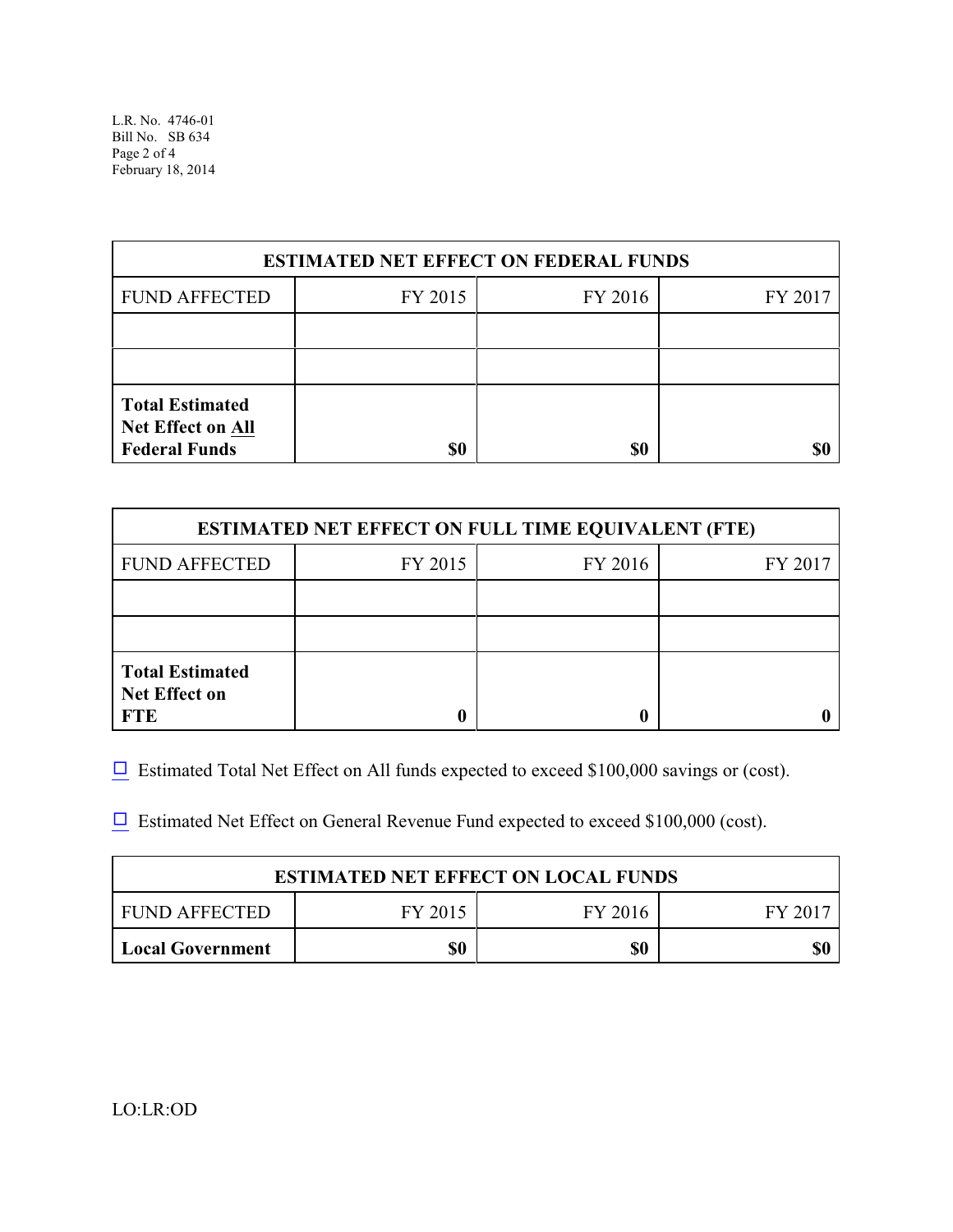L.R. No. 4746-01 Bill No. SB 634 Page 3 of 4 February 18, 2014

### **FISCAL ANALYSIS**

#### ASSUMPTION

Officials from the **Department of Insurance, Financial Institutions and Professional Registration** assume the current proposal would not fiscally impact their agency.

| FISCAL IMPACT - State Government | FY 2015<br>$(10 \text{ Mo.})$ | FY 2016                       | FY 2017                       |
|----------------------------------|-------------------------------|-------------------------------|-------------------------------|
|                                  | $\underline{\underline{\$0}}$ | $\underline{\underline{\$0}}$ | $\underline{\underline{\$0}}$ |
| FISCAL IMPACT - Local Government | FY 2015<br>$(10 \text{ Mo.})$ | FY 2016                       | FY 2017                       |
|                                  | $\underline{\underline{\$0}}$ | <u>\$0</u>                    | $\underline{\underline{\$0}}$ |

### FISCAL IMPACT - Small Business

No direct fiscal impact to small businesses would be expected as a result of this proposal.

#### FISCAL DESCRIPTION

The proposed legislation appears to have no direct fiscal impact.

This legislation is not federally mandated, would not duplicate any other program and would not require additional capital improvements or rental space.